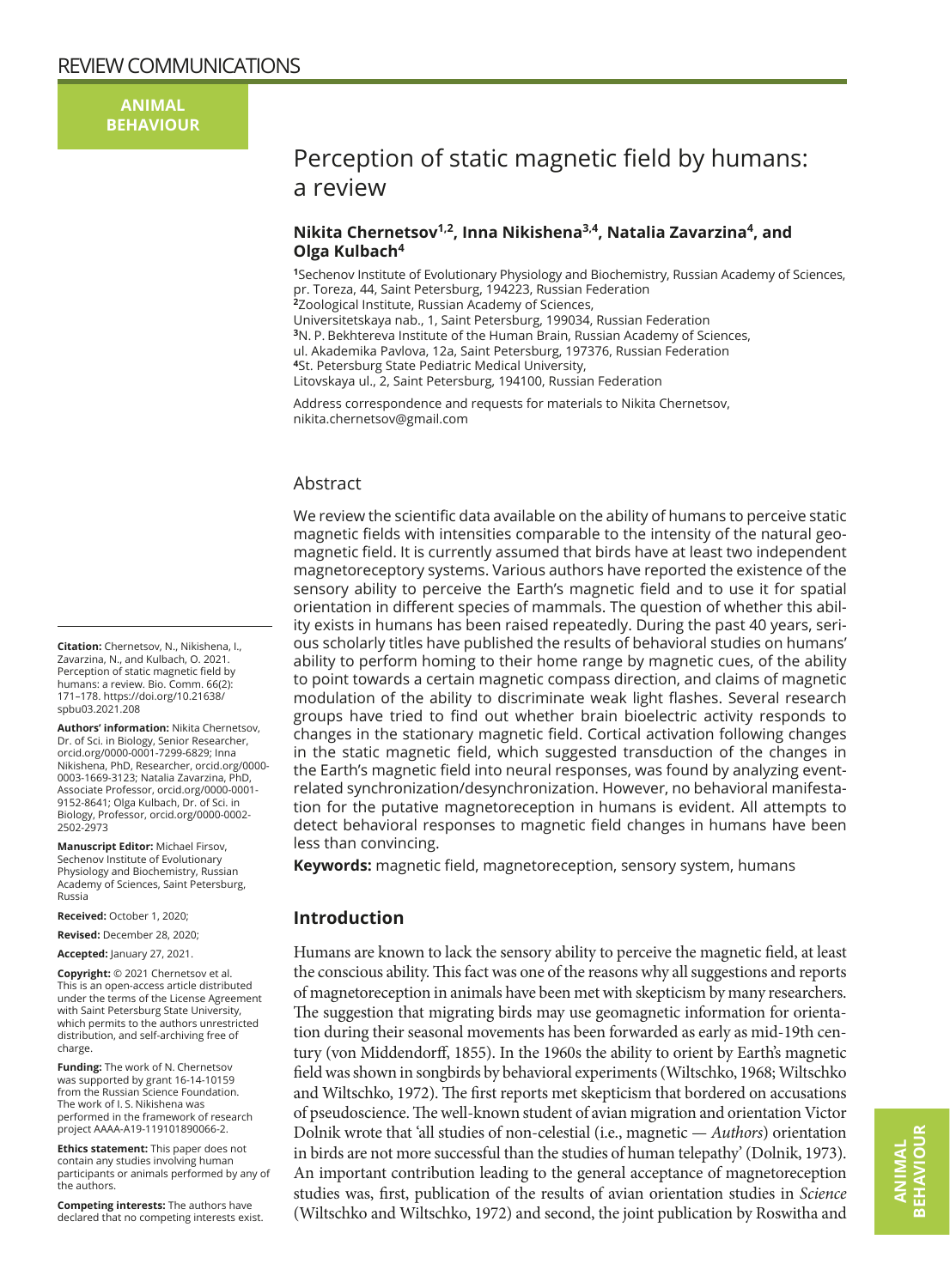Wolfgang Wiltschko and their U.S.colleagues from the group of Stephen Emlen, who was initially very cautious towards the reports of a magnetic compass in birds, but was subsequently persuaded by the robust experimental evidence (Emlen et al., 1976).

It is currently assumed that birds possess at least two independent magnetoreceptory systems with different biophysical bases, localized in different parts of the body and with a different neuroanatomical basis (Mouritsen et al., 2016; Mouritsen, 2018). One system is believed to be localized in the retina and may be based on light-dependent biradical chemical reactions with cryptochrome as the sensory molecule (Hore and Mouritsen, 2016). Information from this magnetoreceptor is processed in the specialized part of visual Wulst, the so-called cluster N. There are reasons to believe that this vision-based magnetoreceptor enables perception of compass information which is necessary for longrange orientation of migratory birds (Mouritsen, 2018). The second magnetoreceptory system is probably based on the magnetic properties of iron oxide(s) (biogenic magnetite), is located somewhere in the upper beak, with the exact location and ultrastructure of receptors unknown, and is innervated by the ophthalmic branch of the trigeminal nerve. This system may participate in spatial representation and form the basis of a kind of a map, or less sophisticated beacons, based on the regular variation of the geomagnetic field (Heyers et al., 2010, Pakhomov et al., 2018; Kobylkov et al., 2020).

Many authors have reported the use of the magnetic compass and alignment of the body axis along magnetic lines in animals other than birds, including the following mammals: rodents (Deutschlander et al., 2003; Phillips et al., 2013; Malewski et al., 2018), bats (Holland et al., 2006), ungulates (Begall et al., 2008), canids (Benediktová et al., 2020) and many others, reviewed by Begall et al., 2014. Naturally, the question of the existence of a similar sensory modality in humans has been raised.

In this contribution, we review the studies on the ability of humans to perceive the static magnetic field with parameters comparable to those of the geomagnetic field in a relatively natural behavioral context. The total intensity of the geomagnetic field varies from ca. 60 μT near the magnetic poles to ca. 30 μT near the magnetic equator, locally down to 24  $\mu$ T (Skiles, 1985). In the southern hemisphere the magnetic lines are directed upwards, near the magnetic south pole (which does not coincide with the geographic South Pole) vertically upwards, and at lower magnetic latitudes under an increasingly obtuse angle. At the magnetic equator, the geomagnetic lines run parallel to the surface — this is actually the definition of the magnetic equator, which does not coincide with the geographic equator. In the northern hemisphere, the magnetic lines are directed downwards, and on the magnetic North Pole vertically downwards (Skiles, 1985).

The impact of strong magnetic fields on humans is used in clinical practice and is known as transcranial magnetic stimulation (TMS; Schlaepfer and Kosel, 2004). A magnetic coil is placed on the scalp above certain brain zones, and an electric pulse generator generates a changing electric current within the coil that induces a magnetic field with an intensity ca. 1.5–3 T, which is stronger than the geomagnetic field by five orders of magnitude. The physiological bases underlying modulations induced by TMS and rTMS have not been elucidated clearly. The alternating magnetic field penetrates the skull by 1.5–3 cm, depending on frequency, and induces the electric current; it depolarizes superficial axons and activates networks in the cortex. Transmission of the signal through synapses to excitatory and inhibitory neurons can cause responses of various types (Huerat and Volpe, 2009; Bortoletto et al., 2015). The neurophysiological effect of TMS is governed by localization, intensity and duration of stimulation.

Application of TMS in research and clinical practice is increasing. TMS is used in treatment and rehabilitation neurological and psychiatric diseases, e.g., epilepsy, migraines, Parkinson's disease, strokes, muscular dystonia, speech disorders, etc. (Evstigneev and Kisten', 2013; Belopasova et al., 2015; Chervyakov et al., 2015; Charnukha et al., 2016; Misra et al., 2017), and also mental conditions (Hoffman et al., 2000; Perera et al., 2016). It should, however, be emphasized that the biological effect of TMS is based not on perception of the magnetic field and processing of the signal, but on the direct electric stimulation of cortical neurons. Therefore, we do not include TMS in this review, but rather focus on the studies whose authors attempted to study sensory perception of the static magnetic field by humans. This topic is much more debatable.

Before discussing the arguments in favor of the existence of a special sensory system in humans that perceives changes in magnetic fields, it is necessary to define the concept of "sensory system". The perception of any external information begins with the effect of the stimulus on the receptor cells. The receptors are characterized by specificity, i.e., they demonstrate a response to signals of a certain modality, to which they were adapted in the course of evolution. This position is reflected in Johannes Müller's concept of "specific sense energies", according to which sensation is determined by a sensory organ, not by a sensory signal (Norrsell et al., 1999). The information from the receptors reaches the projection fields of the cerebral cortex, where sensation is formed, which is understood as the mental reflection of individual properties of objects under the direct action of the stimulus on the receptors (Gippenreyter et al., 2002).

The neurophysiological basis of sensation is analysis, i.e., the perception of qualitative and quantitative signs of a signal. The result of the analyzers' work is the transformation of these signs into certain sensory quali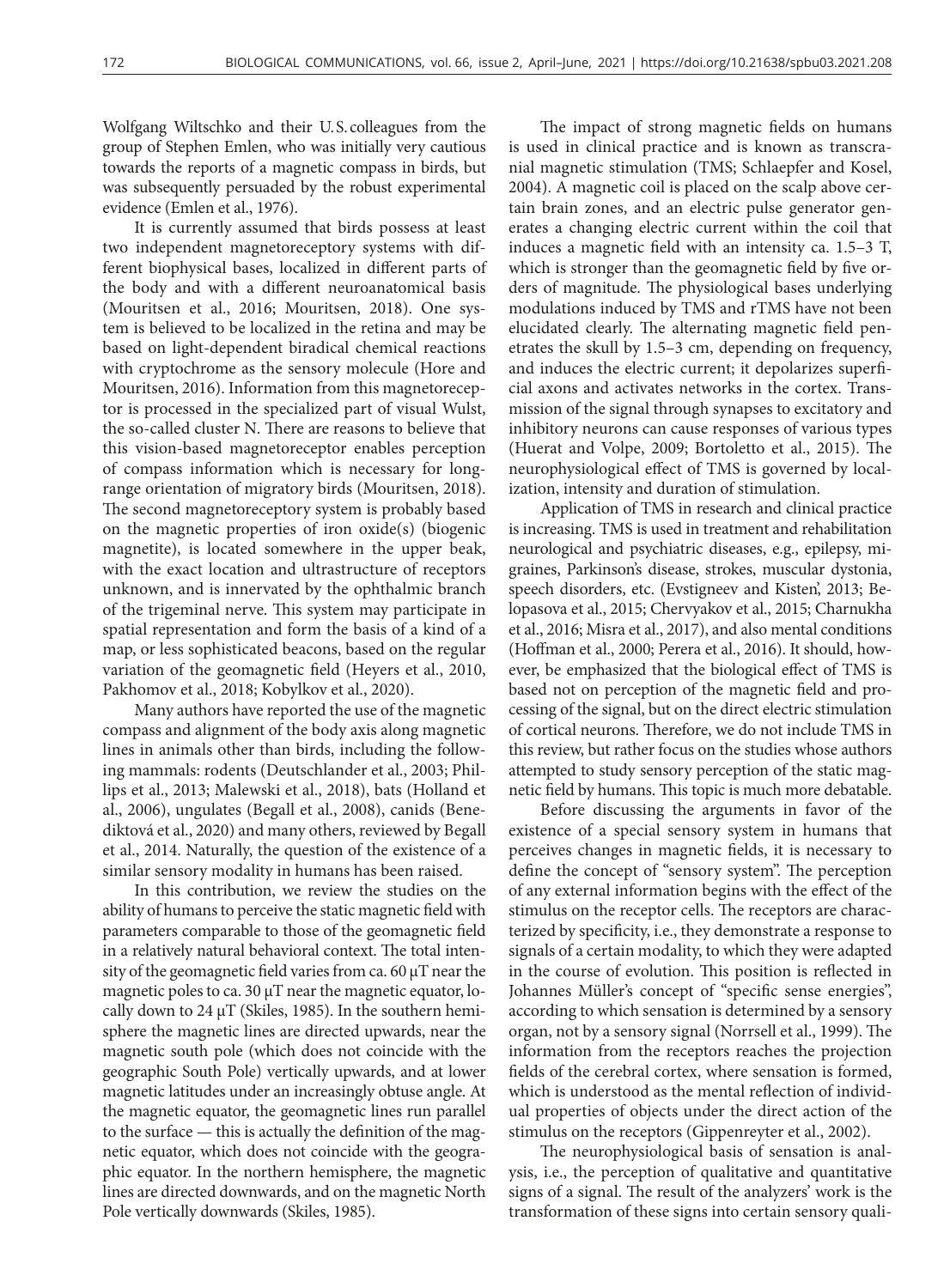ties, which in turn are the mental characteristics of the same signal (Schmidt, 1981). Sensations allow us to determine the modality, duration, intensity and spatial localization of the stimulus. The emergence of sensations is the result of the work of analyzers (sensory systems) (Schmidt, 1981; Kulbach and Zavarzina, 2019).

Humans and non-human animals perceive by far not every environmental signal. Analyzers formed in humans in the course of evolution provide a sensory representation of the world that is typical of humans. Obviously, to test the hypothesis that humans have the ability to perceive changes in magnetic fields, a whole array of studies should be carried out. It is necessary not only to find the corresponding receptors, but also to determine the involvement of the cortical areas of the brain in the formation of sensation. It can be identified by recording a certain behavioral response to the perceived stimulus. A possible direction is electrophysiological studies, using registration of changes in the electroencephalogram parameters in response to changes in the magnetic field parameters.

## **Behavioral studies in humans**

Homing is the ability of an animal to return to the individual home range after translocation at distances that obviously exceed the size of the familiar area. Homing experiments are a widely accepted and long-established method of studying animal navigation (Rüppel, 1944; Chernetsov et al., 2004; Thorup et al., 2007; Benediktová et al., 2020), and there is no reason why humans should be an exception.

In 1980, Robin Baker claimed that students of the University of Manchester were able to correctly show the direction towards their 'home area' (university campus) after being displaced by car for the distance varying from 6 to 52 km (Baker, 1980). During displacement, the students were blindfolded and the minibus was driven three times round a roundabout before a particular exit was taken, to make path integration more difficult. In similar experiments performed in Yorkshire, high school students (16– 17 years old) statistically significantly preferred the correct direction towards their hometown of Barnard Castle. However, only the participants with brass bars fixed at the back of their heads made the correct choice, whereas the participants with magnetic bars of similar size and mass were not able to point to the correct homeward direction (Baker, 1980). These data allowed the author to claim the role of magnetoreception in human homing behavior.

These results, published in *Science*, and subsequent experiments of the same author (Baker, 1981, 1985) triggered a heated discussion and multiple attempts of independent reproduction (Gould and Able, 1981; Able and Gergits, 1985; Dayton, 1985; Gould, 1985). Summing up, in contrast to claims by Robin Baker (Baker, 1987), the results of his studies of homing in humans (in this case,

strictly speaking, the phenomenon studied was not homing, i.e., the ability to actually return to the home area, but rather the ability to point to the homeward direction after displacement) were not replicated either by himself or by fellow researchers (Fildes et al., 1984; Westby and Partridge, 1986; Finney, 1995). To emphasize, it was not the role of magnetic bars (i.e., the potential magnetic sense) that could not be reproduced, but simply the ability of humans to correctly determine homeward direction under controlled conditions. Many anecdotes to this effect are not sufficient: under controlled experimental conditions, the phenomenon was not replicated. The explanations of the discrepancies ranged from pitfalls in the statistical analysis (Dayton, 1985) to careful suggestions of unconscious bias by the researcher and lack of double-blind protocol.

Even if we disregard the problem of non-reproducibility of results, the results raise questions anyway. The author called the behavior he studied 'goal orientation' (Baker, 1981). However, a closer look at the experiments, by Baker and by other authors who tried to reproduce his results, shows that all of them studied the positioning system in humans: the participants were asked not to point to the cardinal directions, but to the direction towards their goal, i.e., where their home range was in respect to their current location. Today this ability is usually called navigation, which is defined as the ability to use the map, or positioning system (Chernetsov, 2016; Mouritsen, 2018). Baker's data suggest a role for magnetoreception in human positioning mechanisms. If we accept these results as valid and reproducible, the most parsimonious explanation for them would be the magnetic map in humans, i.e., use of gradients of the geomagnetic field parameters for positioning in respect to the goal of displacement. However, it should be kept in mind that the scale of displacements of humans, either in Manchester experiments by Robin Baker (6–52 km) or in Princeton experiments in North America that attempted to replicate Manchester experiments (5–33 km) (Gould, 1985), was at the lower border of the magnetic map resolution, theoretically possible in the best-case scenario (Komolkin et al., 2017). The analysis based on long-term (>25 years) monitoring of the natural fluctuations of the geomagnetic field showed that even if the magnetic field parameters, i.e., total intensity and inclination, are measured by humans or any other animals perfectly accurately (which is certainly impossible), the theoretically achievable spatial resolution of positioning varies from 25–35 km in some areas and down to 5 km grain in others, depending on the steepness of magnetic intensity gradient, which varies geographically. If we make a more realistic assumption of field intensity measurement with 0.1% accuracy (to *ca*. 50 nT), the accuracy of positioning degrades to 65–80 km in some areas and 43 km in others (Komolkin et al., 2017). A putative magnetic map can hardly be useful for spatial navigation at the scale of Baker's experiments.

ANIMAL<br>BEHAVIOUR **BEHAVIOUR ANIMAL**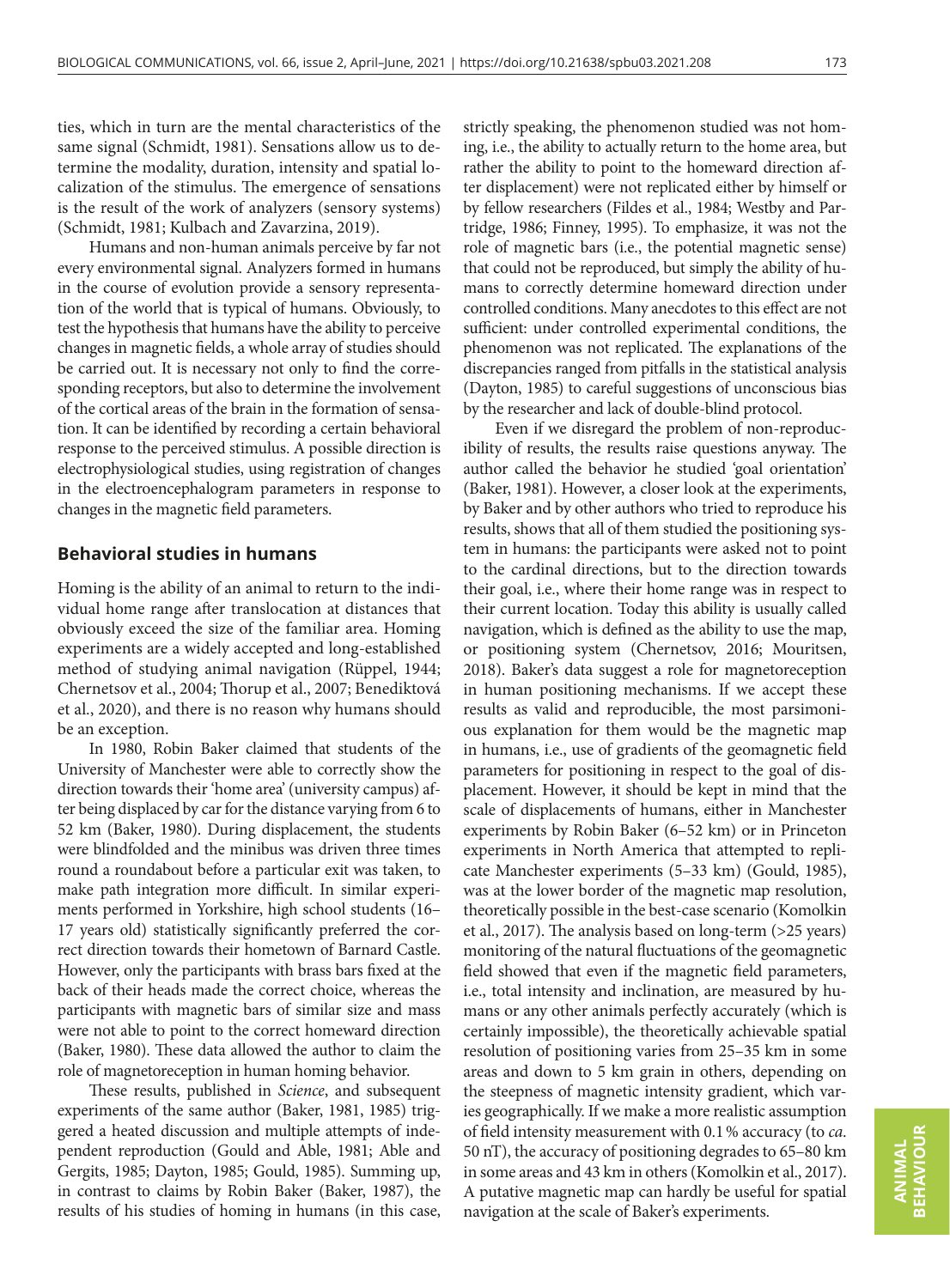In a recent study, participants (20 males aged 19– 33 years and 21 females aged 19–23 year) were asked to point by hand towards the magnetic North, which may have been rotated in respect to the geographic North by magnetic coils (Chae et al., 2019). Each participant underwent 20 tests in a rotating chair, the results of which were averaged and the mean used in the second-order analysis. The authors reported that food-deprived males, but not females, significantly preferred the magnetic direction that had previously been food-associated. Without food deprivation, neither gender was able to establish such an association (Chae et al., 2019). Gender bias in magnetic orientation the authors cautiously interpret as result of stronger selection for orientation abilities in prehistoric male humans who were dominantly responsible for gathering or hunting for food.

The authors reported that even though the participants pointed towards the magnetic direction with their eyes shut, this ability disappeared if their eyes were additionally covered by black blindfold, or if the participants wore goggles that did not let short-wavelength light in (<500 nm). The authors interpreted these results as suggesting that human magnetoreception is short-wavelength light dependent and probably based on the magnetochemical features of cryptochrome, as it is widely assumed for one of the avian magnetoreceptory systems (Mouritsen, 2018). The authors believe that light that penetrates the eyelids is sufficient for light-dependent magnetoreception in humans.

These data need independent verification. A detailed inspection of the key result, according to which hungry men can correctly choose the right magnetic direction (which is presented in Fig. 2D, Chae et al., 2019), shows that the statistical significance of the result is based on a single data point, i.e., on a single participant who was very consistent in choosing the right direction. It should also be kept in mind that the authors present the second-order means, i.e., the mean directions shown by each participant in multiple tests. These individual means are presented as dots in circle diagrams, whereas in reality they have broader or narrower confidence intervals that could have been presented as probability bells. It means that a part of variation in experimental data is hidden, and statistical significance is inflated.

Based on the principle that extraordinary claims must be supported by extraordinary robust evidence, we believe that the results of Chae et al. (2019) should be treated as promising and preliminary and need independent verification.

## **Modulation of vision by geomagnetic field**

In the early 2000s, German researchers performed a series of experiments in which human vision was modulated by the magnetic field (Thoss et al., 2000, 2002; Thoss and Bartsch, 2003). At that time, the radical pair

model that attempted to explain visual magnetoreception of birds had already been proposed (Ritz et al., 2000). This model assumes that one of the two magnetoreceptory systems known for this class of animals is vision-based. The primary receptor molecules that make magnetoreception possible are cryptochromes, present in the retinal neurons of birds. It is assumed that cryptochrome molecules localized in photoreceptor cells may be spatially ordered in respect to the surface of the retina. After absorbing short-wavelength photons these molecules produce a chemical response that depends on the direction of the external magnetic field (Hore and Mouritsen, 2016).

The authors claimed that the ability of human participants to sense very dim light stimuli was modulated by the direction of the magnetic field lines in respect to the visual axis (Thoss et al., 2000, 2002; Thoss and Bartsch, 2003). When the directions of view line and field vector coincided, the perception threshold of the light stimulus was slightly but significantly decreased by 4%. The significance was lost if the angle between the directions was set to 20 ° (Thoss and Bartsch, 2003). The most obvious effect of the magnetic field on the discrimination sensitivity of light flashes, which threshold approximately twice as low as under control conditions, was observed when the magnetic field was rotated with the period of 110 s (Thoss et al., 2000). These results are interesting and begging for independent verification, but their theoretical background is not obvious.

Vision-based magnetoreception in birds is believed to result in images formed due to modulation of vision by the static magnetic field (Hore and Mouritsen, 2016; Mouritsen, 2018; Ritz et al., 2000). Thoss et al. claimed to have found modulation of the sensitively threshold for dim light stimulus by the direction of the magnetic field in humans, but they never claimed to have evidence for magnetic-related visual images. Hard evidence for such modulation in humans could facilitate cautious claims of sensory perception of the magnetic field. It remains unclear how humans in their behavior could have used such a sensory mechanism. It is also worth noting that during the nearly two decades since the publication of these results they have not been independently replicated, in spite of the obvious importance of this topic related to human sensory abilities.

### **EEG analyses**

Apart from behavioral experiments, the results or which we believe cannot be interpreted as supporting the existence of human magnetoreception, this question has been studied by analyzing electroencephalograms (EEG) of participants exposed to Earth-strength magnetic fields. This approach is based on a slightly different angle of view. Obviously, the analysis of EEG cannot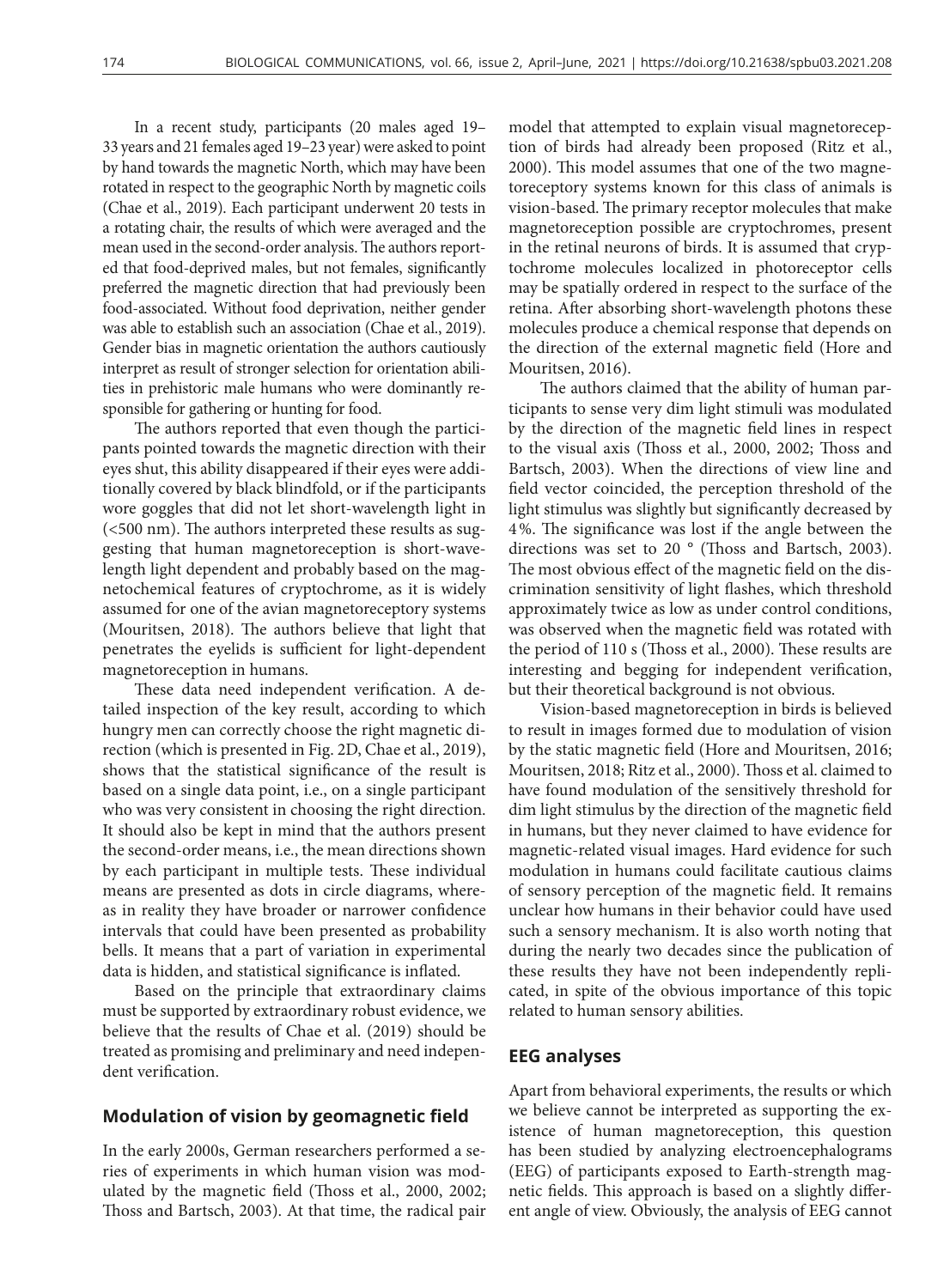help to find the morphological substrate of the putative magnetoreception. However, a robust significant response would make it possible to claim that if a sensory signal is processed in the cortical structures of the brain, a system of transduction of this signal into the form accessible to the nervous system must exist (Kulbach and Zavarzina, 2019).

Several research groups tried to answer the question: is the bioelectric activity of the brain modulated by changes in the geomagnetic field? One of the first studies of this topic (Sastre et al., 2002) analyzed spontaneous EEG recorded from participants exposed to the magnetic field with inclination varying from 0 ° (value naturally found at the magnetic equator) to 90 ° (value found at the magnetic poles), and with the total intensity of the external field up to 90 μT (the local field at their study site was  $45 \mu$ T). Spectral analysis was used to quantify the possible alterations in frequency and/or amplitude of the EEG but showed no significant difference in brain activity under different magnetic conditions. We believe that the analysis of spectral characteristics of spontaneous EEG is not sufficiently sensitive to short-term changes in external stimuli that do not greatly exceed the usual background level of signal, and therefore the results of this study are inconclusive.

A joint U. S.–Japanese research group (Wang et al., 2019) has recently published a most intriguing study. The authors built an experimental setup that allowed them to model and modify Earth-strength magnetic field, with the geomagnetic field shielded. A 64-channel EEG was recorded in the study. Participants were tested in three experimental conditions. In the experimental condition, the magnetic field was either rotated from the first preset orientation to the second, or rotated from the second preset orientation to the first, or left unchanged. In the sham mode, the current flowed antiparallel, without creating a measurable external field, but with the same ohmic and magnetomechanical effects as in the active mode.

The authors took extraordinary precautions to avoid any external stimulation of the nervous system of study participants. The duration of an EEG session was one hour, including multiple 7-min experimental runs. In each run of >100 trials, magnetic field direction rotated repeatedly between two preset orientations with field intensity held nearly constant at the ambient lab value. All probes were presented in pseudorandom order, blind for the participants. The experimental chamber was dark, silent, and isolated during the test. Participants sat with their eyes closed in total darkness. They were blind to active versus sham modes, trial sequences, and trial onset timings. Changes in human brain activity were studied using the analysis of event-related synchronization/desynchronization. This method makes it possible to assess the level of activation/deactivation of the cerebral cortex

when processing information in a clear temporal relationship with an external stimulus (Pfurtscheller, 2006; Yakovenko et al., 2010). The alpha band was selected, because it dominates activity in the resting state in the absence of a task (Klimesch, 1999). A decrease in the alpha-band power is observed when processing information about external stimuli (Pfurtscheller et al., 1994; Klimesch, 1999; Hartmann et al., 2012). This phenomenon, known as alpha-event-related desynchronization, is widely known in the perception of visual, acoustic and somatosenory cues (Peng et al., 2012), and in the processes of categorization, memory etc. (Ponomarev et al., 2017).

The authors (Wang et al., 2019) reported significant alpha-event-related desynchronization triggered only by horizontal rotations when the static vertical magnetic field was directed downwards, which is typical of the Northern hemisphere. No brain responses were elicited by the same horizontal rotations when the static vertical component was directed upwards (situation found in the areas south of the magnetic equator). This suggests a biological response tuned to the ecology of the local human population, and not a physical effect. Neural response was sensitive to static components of the magnetic field and its polarity. This rules out electrical induction, hardware artifacts including. These results allowed the authors to claim that cortex structures were activated by changes in stationary magnetic field and that 'at least some modern humans transduce changes in Earth-strength magnetic fields into an active neural response'. It seems to be a robust result; however, it should be mentioned that fewer than 30 EEG records were included in ANOVA in this study, whereas good signal-tonoise ratio and repeatability of experimental data usually demand analyzing larger datasets (e.g., event-related synchronization/desynchronization in >80 participants) (Kropotov et al., 2007; Yakovenko et al., 2010; Ponomarev et al., 2017).

# **Conclusions**

We believe that several studies stand out among all attempts to find sensory perception of the magnetic field in humans. It concerns, first, the studies by the Thoss group (Thoss et al., 2000, 2002; Thoss and Bartsch, 2003) in which the authors found magnetic modulation of the ability to detect light flashes. These studies seem to be robust and clearly deserve attempts to verify them. It should however be mentioned that modulation of the visual signal by the weak stationary magnetic field should not necessarily occur at the receptor level. It may also happen at higher levels of signal transduction.

The second study that needs attention and replication is the research by Joe Kirschvink's group (Wang et al., 2019). The authors obtained results that indicate cor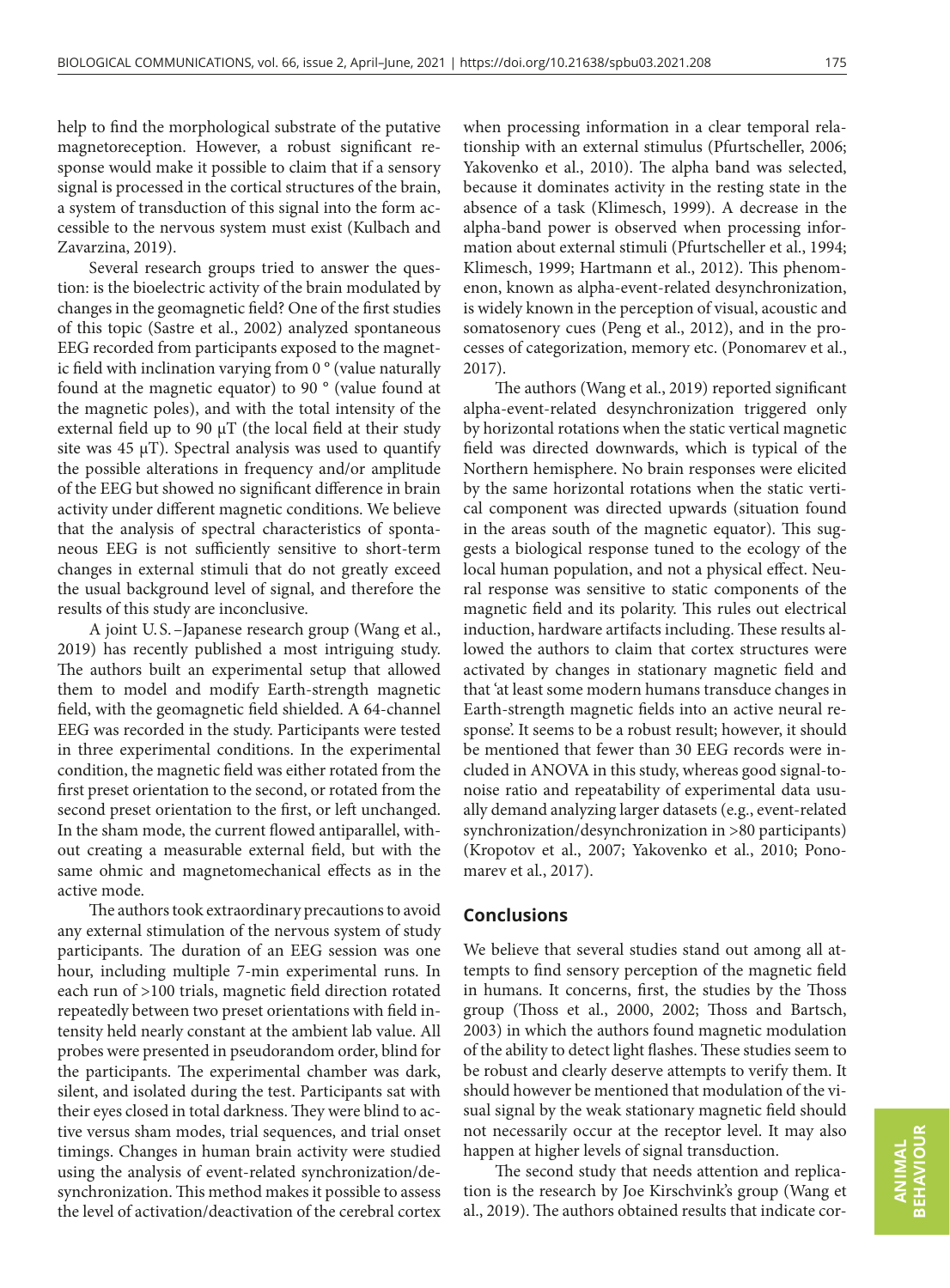tical activation with alterations in the stationary magnetic field. This study is methodologically very clean and might be the most convincing evidence available at the moment that modern humans can transduce changes in Earth-strength magnetic fields into neural response, even it is not manifested in their behavior. All attempts to demonstrate behavioral responses to changing magnetic conditions in humans are less than convincing.

From the viewpoint of planning further research (if anyone is interested in this topic), we would like to caution against premature attempts to study the mechanism of putative human magnetoreception. Before trying to disentangle the biophysical and neurobiological basis of this sensory ability, we suggest that its existence is shown beyond reasonable doubt by behavioral and/ or electrophysiological data. Of all vertebrates, the most convincing data is currently available for migrating birds (Wiltschko and Wiltschko, 2019). In these animals, before the focused study of biophysical mechanisms began in earnest (with the theoretical paper by Ritz et al., 2000, capitalizing on earlier work by Schulten et al., 1978, being the milestone), the existence of this sensory modality had been shown in multiple behavioral experiments. Until behavioral and electrophysiological evidence that humans can perceive stationary magnetic field is obtained and repeatedly independently verified by different research groups, any attempts to study the mechanisms of this process will remain too speculative to be constructive. At present, in spite of the aforementioned promising data, we have to admit that no conclusive evidence exists that humans can perceive the Earthstrength stationary magnetic fields.

#### **Acknowledgments**

L. A. Astakhova, to whom the authors are most grateful, made important comments on the draft.

#### **References**

- Able, K. P. and Gergits, W. F. 1985. Human navigation. Attempts to replicate Baker's displacement experiment; pp. 569–572 in J. L. Kirschvink, D. S. Jones and B. J. Mac-Fadden (eds.), Magnetite biomineralization and magnetoreception in organisms. A new biomagnetism. Plenum Press, N. Y., London. [https://doi.org/10.1007/978-1-](https://doi.org/10.1007/978-1-4613-0313-8_28) [4613-0313-8\\_28](https://doi.org/10.1007/978-1-4613-0313-8_28)
- Baker, R. R. 1980. Goal orientation by blindfolded humans after long-distance displacement: possible involvement of a magnetic sense. *Science* 210(4469):555–557. [https://](https://doi.org/10.1126/science.7423208) [doi.org/10.1126/science.7423208](https://doi.org/10.1126/science.7423208)
- Baker, R. R. 1981. Human navigation and the sixth sense. Hodder and Stoughton, L.
- Baker, R. R. 1985. Magnetoreception by man and other primates; pp. 537–561 in J. L. Kirschvink, D. S. Jones and B. J. MacFadden (eds.), Magnetite biomineralization and magnetoreception in organisms. A new biomagnetism. Plenum Press, N. Y., London. [https://doi.](https://doi.org/10.1007/978-1-4613-0313-8_26) [org/10.1007/978-1-4613-0313-8\\_26](https://doi.org/10.1007/978-1-4613-0313-8_26)
- Baker, R. R. 1987. Human navigation and magnetoreception: the Manchester experiments do replicate. *Animal Be-*

*haviour* 35(3):691–704. [https://doi.org/10.1016/S0003-](https://doi.org/10.1016/S0003-3472(87)80105-7) [3472\(87\)80105-7](https://doi.org/10.1016/S0003-3472(87)80105-7)

- Begall, S., Červený, J., Neef, J., Vojtěch, O., and Burda, H. 2008. Magnetic alignment in grazing and resting cattle and deer. *Proceedings of the National Academy of Sciences USA* 105(36):13451–13455. [https://doi.org/10.1073/](https://doi.org/10.1073/pnas.0803650105) [pnas.0803650105](https://doi.org/10.1073/pnas.0803650105)
- Belopasova, A. V., Kadykov, A. S., Chervyakov, A. V., and Belopasov, V. V. 2015. Diagnostic and therapeutic potential of transcranial magnetic stimulation in aphasic patients. *Nevrologicheskiy zhurnal* 20(4):23–28. (In Russian)
- Benediktová, K., Adámková, J., Svoboda, J., Painter, M. S., Bartoš, L., Nováková, P., Vynikalová, L., Hart, V., Phillips, J., and Burda, H. 2020. Magnetic alignment enhances homing efficiency of hunting dogs. *eLife* 9:e55080. <https://doi.org/10.7554/eLife.55080>
- Bortoletto, M., Veniero, D., Thut, G., and Miniussi, C. 2015. The contribution of TMS-EEG coregistration in the exploration of the human cortical connectome. *Neuroscience & Biobehavioral Reviews* 49:114–124. [https://doi.](https://doi.org/10.1016/j.neubiorev.2014.12.014) [org/10.1016/j.neubiorev.2014.12.014](https://doi.org/10.1016/j.neubiorev.2014.12.014)
- Chae, K.-S., Oh, I.-T., Lee, S.-H., and Kim, S.-C. 2019. Blue lightdependent human magnetoreception in geomagnetic food orientation. *PLoS ONE* 14(2):e0211826. [https://doi.](https://doi.org/10.1371/journal.pone.0211826) [org/10.1371/journal.pone.0211826](https://doi.org/10.1371/journal.pone.0211826)
- Charnukha, T. N., Likhachev, S. A., Hleb, V. U., and Zabrodzets, G. V. 2016. The evaluation of safety and adverse effects of transcranial magnetic stimulation in patients with muscular dystonia. *Doklady BGUIR* 7(101):371–373. (In Russian)
- Chernetsov, N. S. 2016. Orientation and navigation of migrating birds. *Biology Bulletin* 43(8):788–803. [https://doi.](https://doi.org/10.1134/S1062359016080069) [org/10.1134/S1062359016080069](https://doi.org/10.1134/S1062359016080069)
- Chervyakov, A. V., Poydasheva, A. G., Nazarova, M. A., Gnezditsky, V. V., Suponeva, N. A., Chernikova, L. A., and Piradov, M. A. 2015. Navigated repetitive transcranial magnetic stimulation in post-stroke rehabilitation: a randomized, double-blind, sham-controlled study. *Annaly klinicheskoy i eskprimentalnoy nevrologii* 9(4):30–36. (In Russian)
- Dayton, T. 1985. Statistical and methodological critique of Baker's chapter; pp. 563–568 in J. L. Kirschvink, D. S. Jones and B. J. MacFadden (eds.), Magnetite biomineralization and magnetoreception in organisms. A new biomagnetism. Plenum Press, N. Y., London. [https://doi.](https://doi.org/10.1007/978-1-4613-0313-8_27) [org/10.1007/978-1-4613-0313-8\\_27](https://doi.org/10.1007/978-1-4613-0313-8_27)
- Deutschlander, M. E., Freake, M. J., Borland, S. C., Phillips, J. B., Madden, R. C., Anderson, L. E., and Wilson, B. W. 2003. Learned magnetic compass orientation by the Siberian hamster, *Phodopus sungorus*. *Animal Behaviour* 65(4):779–786. <https://doi.org/10.1006/anbe.2003.2111>
- Dolnik, V. R. 1973. Astronomic orientation of birds; pp. 14– 61 in Orientation of birds and territorial links of avian populations. Zinatne, Riga. (In Russian)
- Emlen, S. T., Wiltschko, W., Demong, N. J., Wiltschko, R., and Bergman, S. 1976. Magnetic direction finding: evidence for its use in migratory indigo buntings. *Science* 193(4252):505– 508. <https://doi.org/10.1126/science.193.4252.505>
- Evstigneev, V. V. and Kisten', O. V. 2013. Transcranial magnetic stimulation in complex therapy of epilepsy. *Annaly klinicheskoy i eskprimentalnoy nevrologii* 7(2):20–26. (In Russian)
- Fildes, B. N., O'Loughlin, B. J., Bradshaw, J. L., and Ewens, W. J. 1984. Human orientation with restricted sensory information: no evidence for magnetic sensitivity. *Perception* 13:229–236. <https://doi.org/10.1068/p130229>
- Finney, B. A. 1995. Role for magnetoreception in human navigation? *Current Anthropology* 36(3):500–506. [https://doi.](https://doi.org/10.1086/204386) [org/10.1086/204386](https://doi.org/10.1086/204386)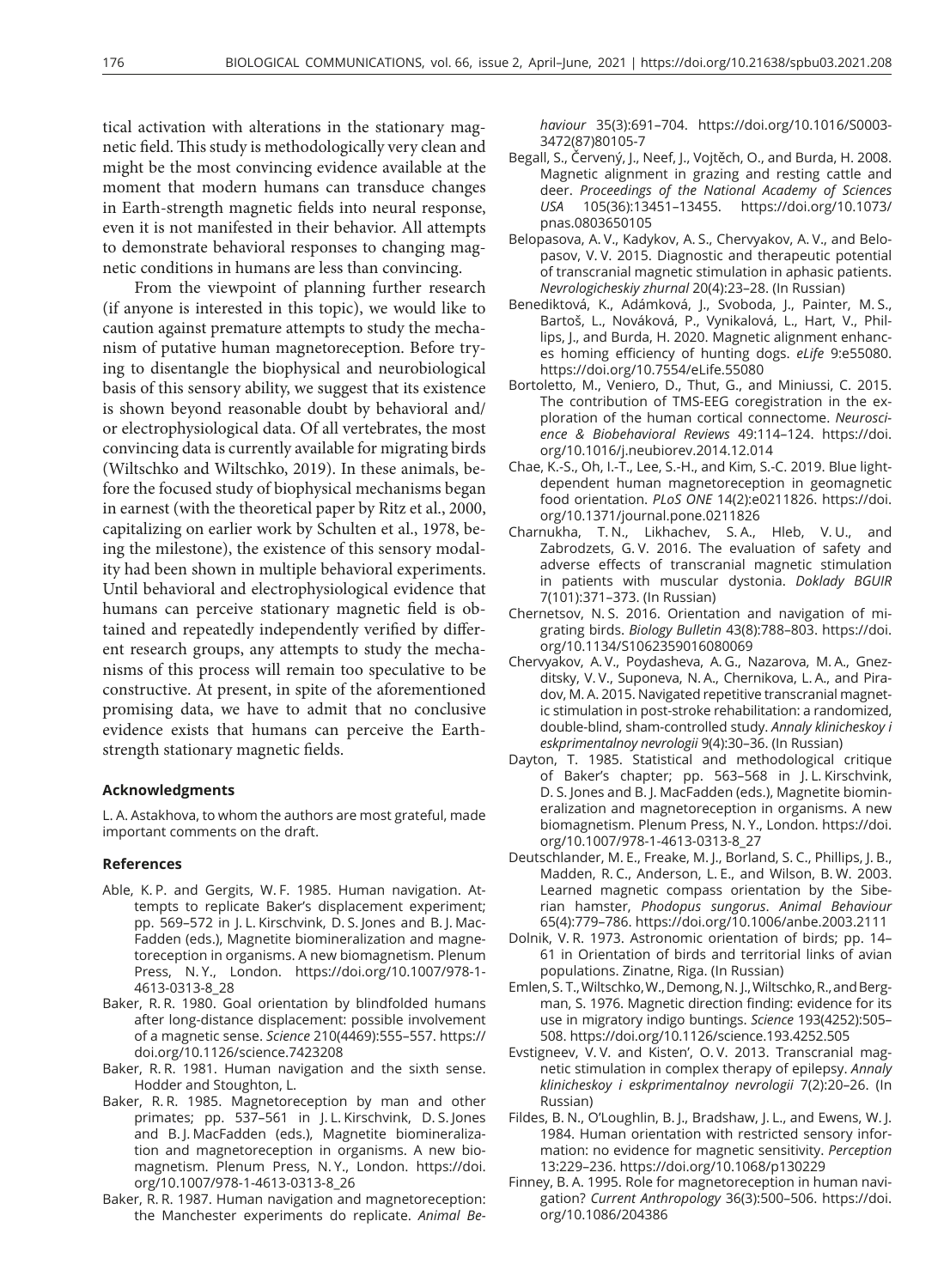- Gippenreyter, Yu. B., Lyubimov, V. V., and Mikhalevskaya, M. B. (eds.) 2002. Psychology of sensations and perception. 2nd ed. CheRo, MPSI Publ., Moscow. (In Russian)
- Gould, J. L. 1985. Absence of human homing ability as measured by displacement experiments; pp. 595–599 in J. L. Kirschvink, D. S. Jones and B. J. MacFadden (eds.), Magnetite biomineralization and magnetoreception in organisms. A new biomagnetism. Plenum Press, N. Y., London. [https://doi.org/10.1007/978-1-4613-0313-8\\_30](https://doi.org/10.1007/978-1-4613-0313-8_30)
- Gould, J. L. and Able, K. P. 1981. Human homing: an elusive phenomenon. *Science* 212(4498):1061–1063. [https://doi.](https://doi.org/10.1126/science.7233200) [org/10.1126/science.7233200](https://doi.org/10.1126/science.7233200)
- Hartmann, T., Schlee, W., and Weisz, N. 2012. It's only in your head: expectancy of aversive auditory stimulation modulates stimulus-induced auditory cortical alpha desynchronization. *Neuroimage* 60:170–178. [https://doi.](https://doi.org/10.1016/j.neuroimage.2011.12.034) [org/10.1016/j.neuroimage.2011.12.034](https://doi.org/10.1016/j.neuroimage.2011.12.034)
- Heyers, D., Zapka, M., Hoffmeister, M., Wild, J. M., and Mouritsen, H. 2010. Magnetic field changes activate the trigeminal brainstem complex in a migratory bird. *Proceedings of the National Academy of Sciences USA* 107(20):9394– 9399. <https://doi.org/10.1073/pnas.0907068107>
- Hoffman, R. E., Boutros, N. N., Hu, S., Berman, R. M., Krystal, J. H., and Charney, D. S. 2000. Transcranial magnetic stimulation and auditory hallucinations in schizophrenia. *The Lancet* 355(9209):1073–1075. [https://doi.](https://doi.org/10.1016/S0140-6736(00)02043-2) [org/10.1016/S0140-6736\(00\)02043-2](https://doi.org/10.1016/S0140-6736(00)02043-2)
- Holland, R., Thorup, K., Vonhof, M. J., Cochran, W. W., and Wikelski, M. 2006. Bat orientation using Earth's magnetic field. *Nature* 444(7120):702.<https://doi.org/10.1038/444702a>
- Hore, P. J. and Mouritsen, H. 2016. The radical-pair mechanism of magnetoreception. *Annual Review of Biophysics* 45:299–344. [https://doi.org/10.1146/annurev-bio](https://doi.org/10.1146/annurev-biophys-032116-094545)[phys-032116-094545](https://doi.org/10.1146/annurev-biophys-032116-094545)
- Huerat, P. and Volpe, T. 2009. Transcranial magnetic stimulation, synaptic plasticity and network oscillations. *Journal of NeuroEngineering and Rehabilitation* 6:7. [https://doi.](https://doi.org/10.1186/1743-0003-6-7) [org/10.1186/1743-0003-6-7](https://doi.org/10.1186/1743-0003-6-7)
- Klimesch, W. 1999. EEG alpha and theta oscillations reflect cognitive and memory performance: a review and analysis. *Brain Research Review* 29(2–3):169–195. [https://doi.](https://doi.org/10.1016/s0165-0173(98)00056-3) [org/10.1016/s0165-0173\(98\)00056-3](https://doi.org/10.1016/s0165-0173(98)00056-3)
- Kobylkov, D., Schwarze, S., Michalik, B., Winklhofer, M., Mouritsen, H., and Heyers, D. 2020. A newly identified trigeminal brain pathway in a night-migratory bird could be dedicated to transmitting magnetic map information. *Proceedings of the Royal Society B* 287:20192788. [https://](https://doi.org/10.1098/rspb.2019.2788) [doi.org/10.1098/rspb.2019.2788](https://doi.org/10.1098/rspb.2019.2788)
- Komolkin, A. V., Kupriyanov, P., Chudin, A., Bojarinova, J., Kavokin, K., and Chernetsov, N. 2017. Theoretically possible spatial accuracy of geomagnetic maps used by migrating animals. *Journal of Royal Society Interface* 14(128):20161002. <https://doi.org/10.1098/rsif.2016.1002>
- Kropotov, J. D., Grin-Yatsenko, V. A., Ponomarev, V. A., Chutko, L. S., Yakovenko, E. A., and Nikishena, I. S. 2007. Changes in EEG spectrograms, event-related potentials and event-related desynchronization induced by relative beta training in ADHD children. *Journal of Neurotherapy* 11(2):3–11. [https://doi.org/10.1300/J184v11n02\\_02](https://doi.org/10.1300/J184v11n02_02)
- Kulbach, O. S. and Zavarzina, N. Yu. 2019. Sensory systems: anatomy and physiology. SPbGPMU, St. Petersburg. (In Russian)
- Malewski, S., Begall, S., and Burda, H. 2018. Learned and spontaneous magnetosensitive behaviour in the Roborovski hamster (*Phodopus roborovskii*). *Ethology* 28(6):423–431. <https://doi.org/10.1111/eth.12744>
- Middendorff, A. T. von. 1855. Die Isepiptesen Russlands. Grundlagen zur Erforschung der Zugzeiten und Zugrich-

tungen der Vögel Russlands. *Memoires de Academie de Sciences de St. Petersbourg. Serie VI.* 8:1–143.

- Misra, U. K., Kalita, J., Tripathi, G., and Bhoi, S. K. 2017. Role of β-endorphin in pain relief following high rate repetitive transcranial magnetic stimulation in migraine. *Brain Stimulation* 10(3):618–623. [https://doi.org/10.1016/j.](https://doi.org/10.1016/j.brs.2017.02.006) [brs.2017.02.006](https://doi.org/10.1016/j.brs.2017.02.006)
- Mouritsen, H. 2018. Long-distance navigation and magnetoreception in migratory animals. *Nature* 558(7708):50–59. <https://doi.org/10.1038/s41586-018-0176-1>
- Norrsell, U., Finger, S., and Lajonchere, C. 1999. Cutaneous sensory spots and the "law of specific nerve energies": history and development of ideas. *Brain Research Bulletin* 48 (5):457–465. [https://doi.org/10.1016/S0361-](https://doi.org/10.1016/S0361-9230(98)00067-7) [9230\(98\)00067-7](https://doi.org/10.1016/S0361-9230(98)00067-7)
- Pakhomov, A., Anashina, A., Heyers, D., Kobylkov, D., Mouritsen, H., and Chernetsov, N. 2018. Magnetic map navigation in a migratory songbird requires trigeminal input. *Scientific Reports* 8:11975. [https://doi.org/10.1038/](https://doi.org/10.1038/s41598-018-30477-8) [s41598-018-30477-8](https://doi.org/10.1038/s41598-018-30477-8)
- Phillips, J. B., Youmans, P. W., Muheim, R., Sloan, K. A., Landler, L., Painter, M. S., and Anderson, C. R. 2013. Rapid learning of magnetic compass direction by C57BL/6 mice in a 4-armed 'plus' water maze. *PLoS ONE* 8(8):e73112. <https://doi.org/10.1371/journal.pone.0073112>
- Peng, W., Hu, L., Zhang, Z., and Hu, Y. 2012. Causality in the association between P300 and alpha event-related desynchronization. *PLoS ONE* 7(4):e34163. [https://doi.](https://doi.org/10.1371/journal.pone.0034163) [org/10.1371/journal.pone.0034163](https://doi.org/10.1371/journal.pone.0034163)
- Perera, T., George, M. S., Grammer, G., Janicack, P. G., Pascual-Leone, A., and Wirecki, T. S. 2016. The clinical TMS society consensus review and treatment recommendation for TMS therapy for major depressive disorder. *Brain Stimulation* 9(3):336–346. [https://doi.org/10.1016/j.](https://doi.org/10.1016/j.brs.2016.03.010) [brs.2016.03.010](https://doi.org/10.1016/j.brs.2016.03.010)
- Pfurtscheller, G. 2006. The cortical activation model (CAM). *Progress in Brain Research* 159:19–27. [https://doi.](https://doi.org/10.1016/S0079-6123(06)59002-8) [org/10.1016/S0079-6123\(06\)59002-8](https://doi.org/10.1016/S0079-6123(06)59002-8)
- Pfurtscheller, G., Neuper, C., and Mohl, W. 1994. Event-related desynchronization (ERD) during visual processing. *International Journal of Psychophysiology* 16:147–153. [https://](https://doi.org/10.1016/0167-8760(89)90041-X) [doi.org/10.1016/0167-8760\(89\)90041-X](https://doi.org/10.1016/0167-8760(89)90041-X)
- Ponomarev, V. A., Pronina, M. V., and Kropotov, Yu. D. 2017. Dynamics of the EEG spectral density in the θ, α, and β bands in the visual Go/NoGo task. *Human Physiology* 43(4):366–376. [https://doi.org/10.1134/](https://doi.org/10.1134/S0362119717040132) [S0362119717040132](https://doi.org/10.1134/S0362119717040132)
- Ritz, T., Adem, S., and Schulten, K. 2000. A model for photoreceptor-based magnetoreception in birds. *Biophysical Journal* 78(2):707–718. [https://doi.org/10.1016/S0006-](https://doi.org/10.1016/S0006-3495(00)76629-X) [3495\(00\)76629-X](https://doi.org/10.1016/S0006-3495(00)76629-X)
- Rüppel, W. 1944. Versuche über Heimfinden ziehender Nebelkrähen nach Verfrachtung. *Journal für Ornithologie* 92:106–132.<https://doi.org/10.1007/BF02086330>
- Sastre, A., Graham, C., Cook, M. R., Gerkovich, M. M., and Gailey, P. 2002. Human EEG responses to controlled alterations of the Earth's magnetic field. *Clinical Neurophysiology* 113:1382–1390. [https://doi.org/10.1016/s1388-](https://doi.org/10.1016/s1388-2457(02)00186-4) [2457\(02\)00186-4](https://doi.org/10.1016/s1388-2457(02)00186-4)
- Schlaepfer, T. E. and Kosel, M. 2004. Transcranial magnetic stimulation in depression; pp. 1–22 in S. H. Lisanby (ed.), Review of Psychiatry Series, Vol. 23 no. 1. Brain stimulation in psychiatric treatment. American Psychiatric Publishing, Inc.
- Schmidt, R. F. (ed.) 1981. Fundamentals of sensory physiology. 2nd ed. Springer, N. Y., Heidelberg, Berlin.
- Schulten, K., Swenberg, C. E., and Weller, A. 1978. A biomagnetic sensory mechanism based on magnetic field